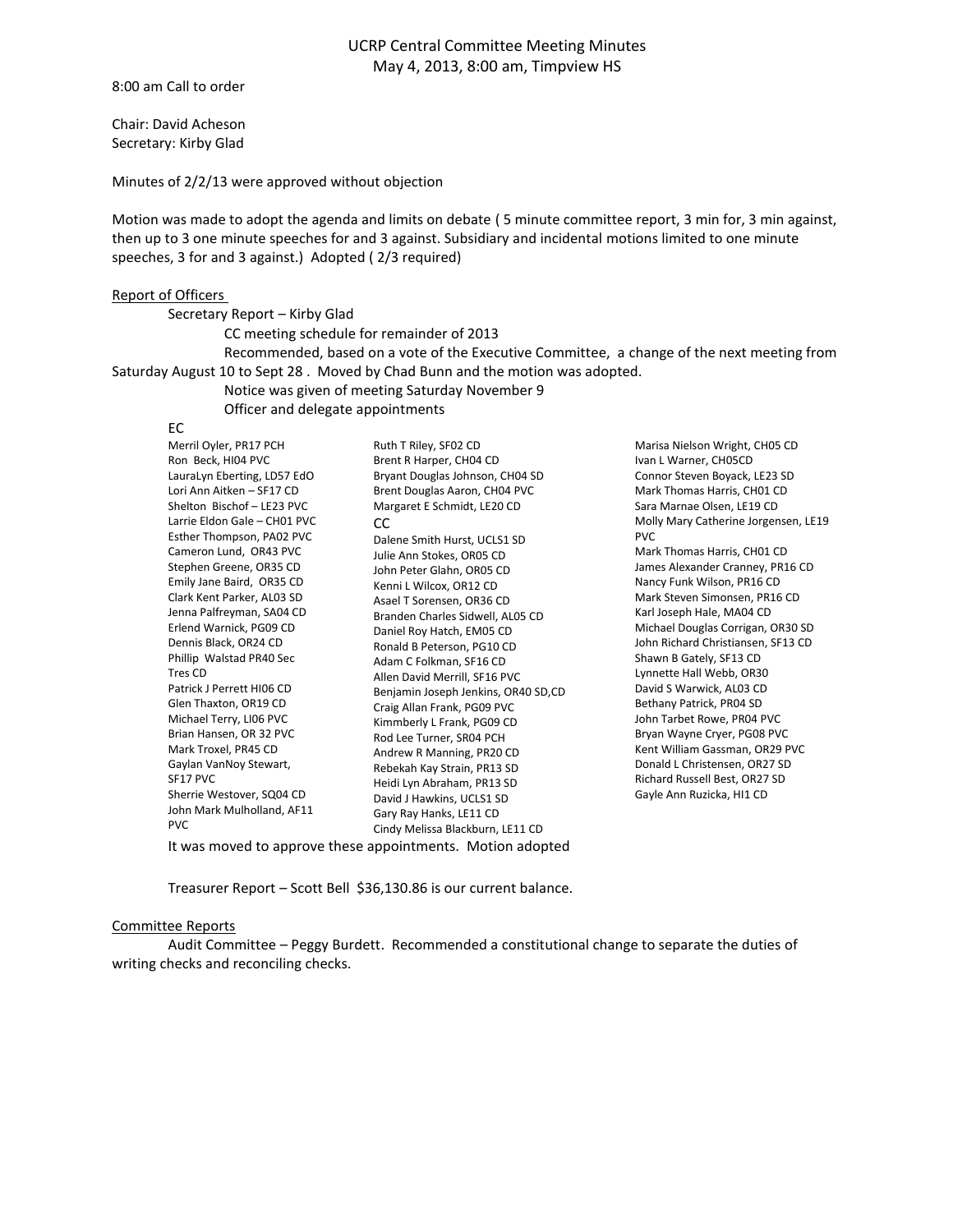Constitution and Bylaw Committee – Lisa Shepherd

On behalf of the Committee, Lisa moved to adopt C106 - LDVC Duties

(Changes in **bold.** Additional language is **underlined**. Removed text is in strikethrough.)

*L. The Legislative District Vice Chair shall preside and direct Legislative District meetings in the absence of the Chair, and shall attend Legislative District caucuses and meetings, Central Committee Mmeetings, Cconventions, Ttraining Mmeetings, etc., and perform other duties as delegated by the their respective Chair.*

Adopted ( 2/3 required)

On behalf of the Committee, Lisa moved to adopt C108 - Technology Officer *Article III Organization and Powers E. The Utah County Republican Party shall be governed by three Committees:*

*1. The Steering Committee shall consist of the four Elected County Party Officers; and five Appointed Officers: an Education Officer, a Finance Officer, an Organization a Technology Officer, a Volunteers Officer, and a Public Relations & Media Officer.*

## *Article IV- Officers and Delegates*

*H. The County Organization Officer shall be responsible to see that the Party is fully organized at the Legislative and Voting Precinct levels, will be responsible to organize and oversee Voter Identification drives as assigned and shall assist the Finance Officer in organizing and conducting the annual Neighbor-to-Neighbor fund raising campaign.*

*H. The County Technology Officer shall, in coordination with the other members of the Steering Committee and under the direction of the Chair, organize and maintain the County Party's technology presence including, but not limited to: maintaining electronic databases containing information such as the members of the various committees, individuals who are willing to volunteer, historical voting turnouts and so forth; maintaining the County Party website, including contact information for all members of the Executive Committee as well as making the current version of all party documents available; archiving any available prior versions of Party documents; providing technology advice and assistance to Legislative District and Precinct officers; and any social media presence the County Party shall choose to maintain.*

Kirby Glad moved to amend the proposal by striking "in coordination with the" inserting "in assistance to"; and by striking "including, but not limited to" and inserting "such as". Adopted ( majority)

LauraLynn Eberting moved that the Executive Committee be directed to propose a solution to having an IT department. The motion was ruled out of order.

Previous Question was moved, and adopted (2/3 required)

The amended proposal;

*Article III Organization and Powers*

*E. The Utah County Republican Party shall be governed by three Committees:*

*1. The Steering Committee shall consist of the four Elected County Party Officers; and five Appointed Officers: an Education Officer, a Finance Officer, an Organization a Technology Officer, a Volunteers Officer, and a Public Relations & Media Officer.*

## *Article IV- Officers and Delegates*

*H. The County Organization Officer shall be responsible to see that the Party is fully organized at the Legislative and Voting Precinct levels, will be responsible to organize and oversee Voter Identification drives as assigned and shall assist the Finance Officer in organizing and conducting the annual Neighbor-to-Neighbor fund raising campaign.*

*H. The County Technology Officer shall, in assistance to other members of the Steering Committee and under the direction of the Chair, organize and maintain the County Party's technology presence such as: maintaining electronic databases containing information such as the members of the various committees, individuals who are willing to volunteer, historical voting turnouts and so forth; maintaining the County Party website, including contact information for all members of the Executive Committee as well as making the current version of all party documents available; archiving any available prior versions of Party documents; providing technology advice and assistance to Legislative District and Precinct officers; and any social media presence the County Party shall choose to maintain.*

Was adopted (2/3 required)